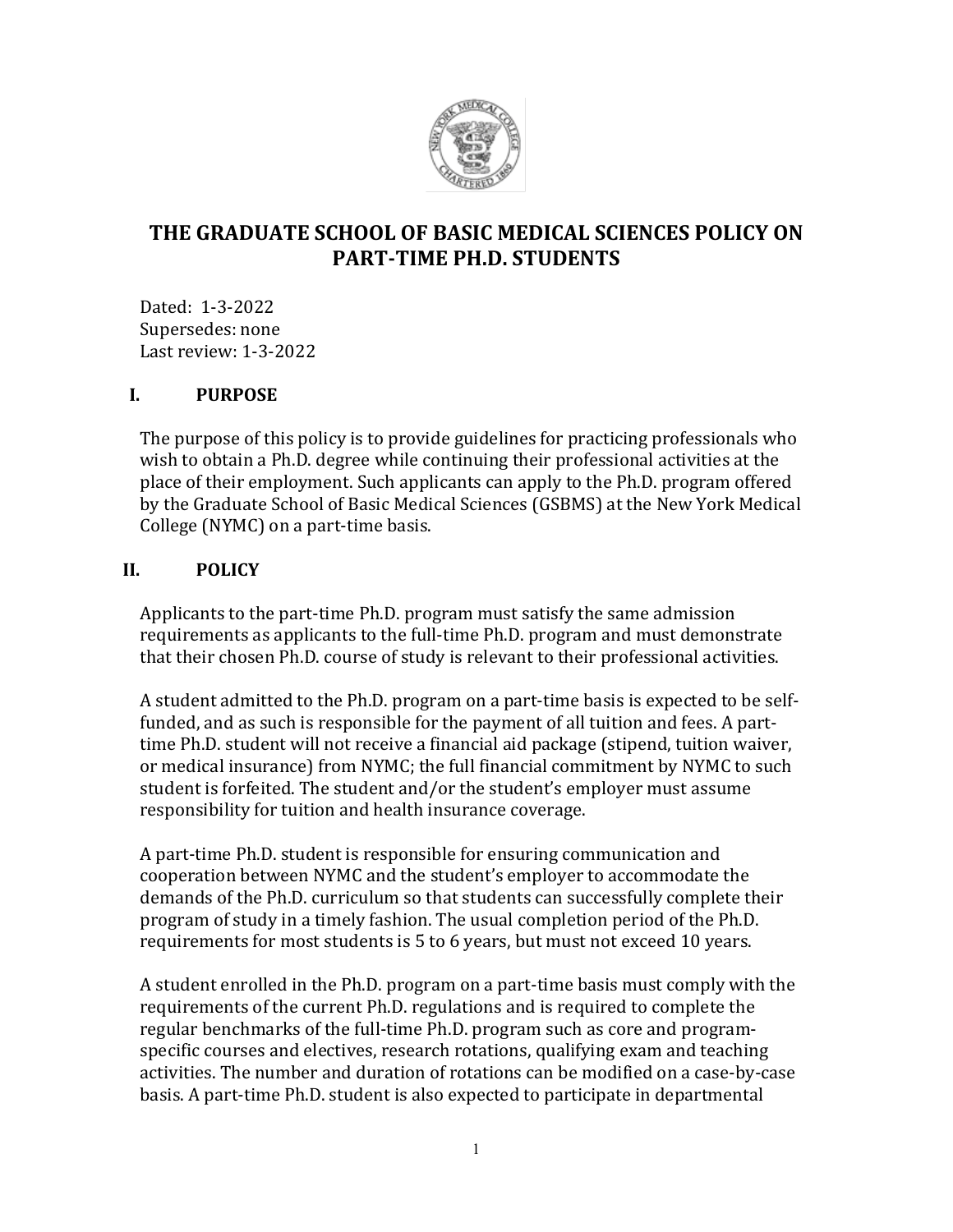academic activities, such as journal clubs and seminars. Attendance at classes, seminars and journal clubs is mandatory, thus a part-time student must make necessary accommodations to their professional activities to satisfy this requirement.

During enrollment in the Ph.D. program, a part-time Ph.D. candidate is expected to complete a research project, which will result in a thesis dissertation and a defense of dissertation research. The research project should be conducted primarily at NYMC under the supervision of a Dissertation Advisor, who is a graduate faculty member at NYMC, and an Advisory Committee consisting of faculty at NYMC and the student's supervisor at the place of employment, who will serve as an external member. In some cases, when resources permit, certain parts of the dissertation research can be performed in collaboration with the site of employment with prior knowledge and approval of both the work supervisor and the Dissertation Advisor. This arrangement must comply with the NYMC Policy on Financial Conflicts. Applicants to the part-time Ph.D. program are advised to identify a research laboratory and Dissertation Advisor for their thesis research in advance of applying to the program. A student and their Dissertation Advisor must agree on an appropriate work schedule and timeline for completion of the dissertation project. The dissertation research must be distinguishable from the student's professional activities and approved in writing by the Dissertation Advisor at the time of joining the lab.

#### **III. SCOPE**

This policy applies to the students enrolled in the GSBMS Ph.D. program on a parttime basis.

## **IV. PROCEDURE**

Upon acceptance into the program, Financial Support and Conflict of Interest Agreements must be signed between NYMC, the student, and the student's employer, to:

- a. describe the amount and duration of tuition support by the employer to the part-time Ph.D. candidate during the period of their enrollment in the Ph.D. program at GSBMS (either direct tuition payments by the employer or tuition remission payments to the student whereby the student is responsible for tuition payments and is reimbursed in part or fully by the employer);
- b. attest to provision of healthcare insurance either by the employer or by the student (e.g., personal insurance or through spousal employment);
- c. describe intellectual property rights and research data sharing arrangements.